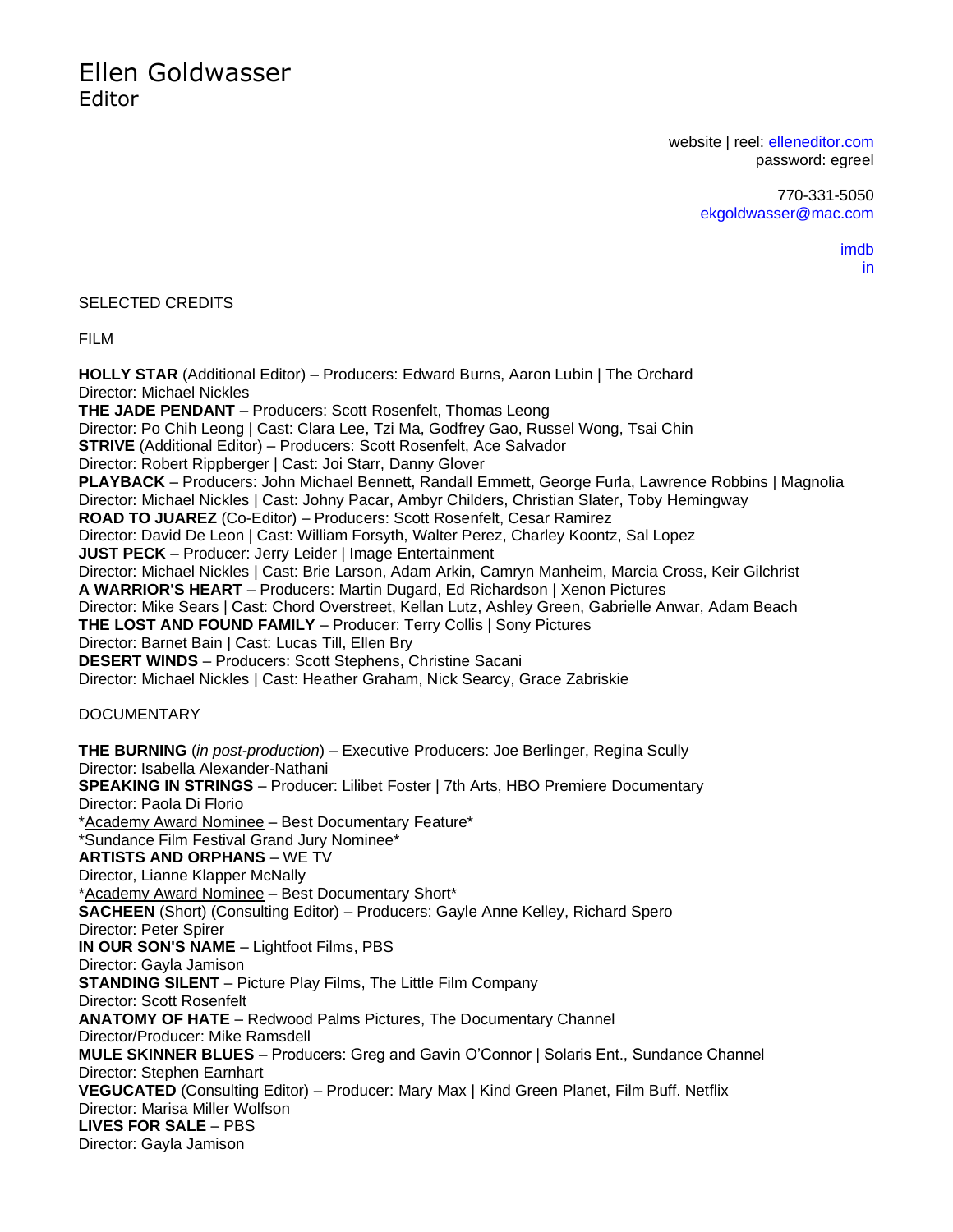**SOURCE OF PRIDE** – Producer: Greg O'Connor | New Line Cinema Director: Stephen Earnhart **CIRCLE OF WOMEN** – Director: Gayle Anne Kelley | Presented By: Goldie Hawn **RACING ROMAN** (Consulting Editor) – Director/Producer: Larry Confino | Synapse Productions **COMMON THREADS** (Short) – Producer: Gayla Jamison | Lightfoot Films **WHEN I WAS YOUNG I SAID I WOULD BE HAPPY** (Writer/Editor/Co-Producer) – Producer: Barnet Bain Director: Paul J. Lynch **TELEVISION THE OVAL** (TV Series BET/Tyler Perry Studios) – Director/Producer/Writer: Tyler Perry (October 2020-Present) **AMBITIONS** (TV Series OWN/Lionsgate) – Executive Producers: Will Packer & Oprah Winfrey; Producers: Will Packer & Kevin Arkadie Ep. 103, 107, 111, 115 (2018-2019) **SUPERSTITION** (TV Series NETFLIX / SYFY) – Executive Producer/Showrunner: Joel Anderson Thompson Ep. 111 "Back To One" (2018) – Director: John Harrison Ep. 108 "You're Not My Momma" (2017) – Director: Ernest Farino Ep. 103 "Half Truths & Half Breeds" (2017) – Director: Mario Van Peebles **CROSSROADS** – Producer: Brian Parker | TBS Series (*Black History Month*) Director: Will Payne \*Emmy Award – Documentary Category (*Regional*)\* **DA HOTDOG** – Producers: Andy Albert, Nathaniel Kramer Director: Nathaniel Kramer | Cast: George Hamilton, Merritt Reid **SWAMP MURDERS** (Ep. 301) – Producers: Tom Cappello, Alissa Collins-Latenser | Discovery ID Director: David Moore **DANCE CRASH** (Pilot) – Crazy Legs Productions | OWN **TCM PRIVATE SCREENINGS: JAMES GARNER** – Turner Classic Movies **TWC FLICK AND A FORECAST** (Series Editor) – Producer: Ed Richardson | The Weather Channel **OFF THE CHAIN** – Executive Producer: Elizabeth Kealoha | Bounce TV Directors: Tony Marshall, Rob Hardy **INSIDE THE CREATIVE MIND** – Producer: Cis Wilson | Bravo Profile Series Director: Fred Golding **SUPERSTRUCTURES: SKYSCRAPERS** (Series) – Discovery Channel | TLC **GREEN DREAM HOME** (Segment Editor) – HGTV **THE KITCHEN SINK** (Series Editor) – Producer: Olivia Sellers | Gospel Music Channel/UPtv **GATHERING OF SHAMANS** – Producer: Cis Wilson | Wisdom TV Director: Fred Golding **LOVESTREET: MADE FOR EACH OTHER** – Producer: Marc Bienstock | Showtime Series **LET THE GOOD TIMES ROLL** – Island Music Pictures | PBS Director: Paul Justman **CRAZY ABOUT THE MOVIES: DENNIS HOPPER** (Additional Editor) – Producer: Cis Wilson | HBO-Cinemax Director: Robert Guenette **HEROES OF THE GAME** (Series) – Exec. Producer: David L. Wolper | Producer: Robert Guenette Warner Brothers Video, CSPAN **WHY WE FIGHT** (Marines/UFC Web Series) – JWT **"I WOULDN'T BE HERE WITHOUT GRADY" CAMPAIGN** – Big Table | Grady Hospital

PROMOS & COMMERCIALS

List of over 200 available upon request

EXPERIENCE

**LIFETIME** (2011- 2015) Freelance Editor – On-Air Promotions

### **TURNER BROADCASTING / AOL TIME WARNER** (2001 - 2006)

Staff Editor – Promos, Programming and Interstitials for TBS, TNT, TCM, CNN, Cartoon Network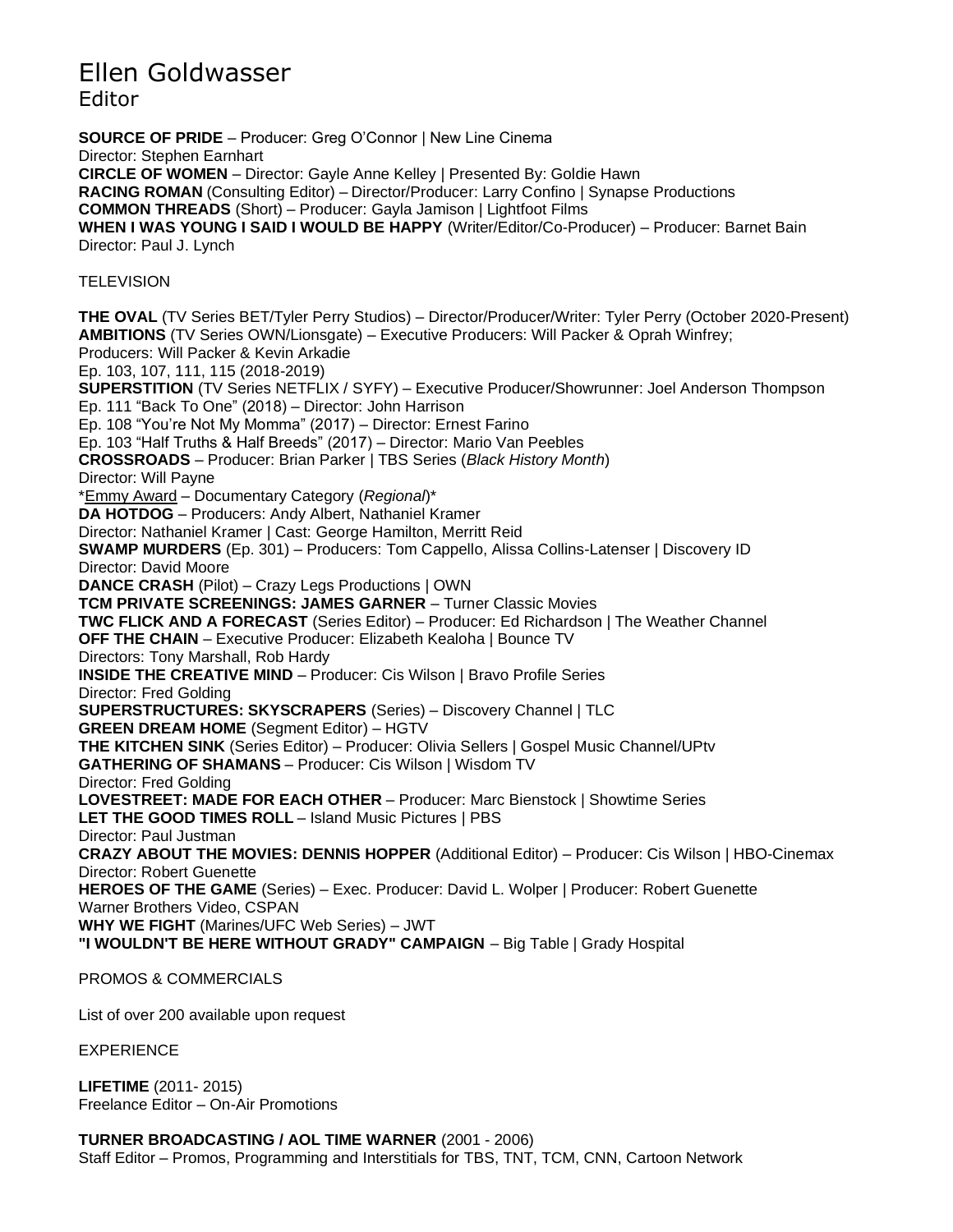Shows: MOVIES AND A MAKEOVER, DINNER AND A MOVIE, MOVIES FOR GUYS WHO LIKE MOVIES, MAN MADE MOVIE, CARTOON FRIDAYS, TCM's WORD OF MOUTH, SOUTHERN LIVING: DREAM HOMES **DMS PRODUCTIONS | DAVID L. WOLPER**

Montage Editor – Academy Awards, Emmy Awards, Grammy Awards

### EDUCATION

**NEW YORK UNIVERSITY** BFA, [Tisch School of the Arts,](https://www.linkedin.com/edu/fos?id=101134&trk=prof-edu-field_of_study) [Film/ English/Literature](https://www.linkedin.com/edu/fos?id=100593&trk=prof-edu-field_of_study)

AWARDS

**THE COMPANY** (Behind The Scenes) – TNT \*PROMAX Award\* **IN SOME PLACE NICE** (Short) – Aired on Showtime, PBS, MOMA \*Best Director [NYU Tisch School]\*

#### BIO

Ellen has edited two Academy Award nominated documentaries, SPEAKING IN STRINGS, which was also a Grand Jury nominee at the Sundance Film Festival, and ARTISTS AND ORPHANS, which recounted the struggles of a theatrical troupe saving an orphanage for abandoned children in the former Soviet Republic of Georgia. Currently, she is editing the comedy HOLLY STAR with Ed Burns and Aaron Lubin as executive producers and Michael Nickles as director. She also edited the acclaimed documentary MULE SKINNER BLUES, which was the first theatrical release for The Sundance Channel. Currently receiving distribution is SUNDANCE FINISHING GRANT recipient, STANDING SILENT, a documentary she edited, co-wrote and co-produced which chronicles the story of an Orthodox Jewish reporter who defies his orthodox community when he uncovers a web of sexual abuse involving a popular Baltimore rabbi and his son. She was the lead editor on ANATOMY OF HATE, which is a multiple festival winner and was nominated for Documentary of the Year from the DOCUMENTARY CHANNEL. For the popular documentary VEGUCATED, available on Netflix, she served as editing consultant.

**\_\_\_\_\_\_\_\_\_\_\_\_\_\_\_\_\_\_\_\_\_\_\_\_\_\_\_\_\_\_\_\_\_\_\_\_\_\_\_\_\_\_\_\_\_\_\_\_\_\_\_\_\_\_\_\_\_\_\_\_\_\_\_\_\_\_\_\_\_\_\_\_\_\_\_\_\_\_\_\_\_\_\_\_\_\_\_\_\_\_\_\_\_\_\_\_\_\_\_\_\_\_\_\_\_\_\_\_\_\_\_\_\_\_\_\_\_\_\_\_\_\_\_\_\_\_\_\_\_\_\_\_\_\_\_\_\_\_\_\_\_\_\_\_\_\_\_\_\_\_\_\_\_\_\_\_\_\_\_\_\_\_\_\_\_\_\_\_\_\_\_\_**

Some other films Ellen has edited are LIVES FOR SALE, a documentary on illegal immigration and human trafficking in the United States as seen on PBS, and the feature film JUST PECK which is currently available on DVD and NETFLIX. It stars Keir Gilchrist (A FUNNY KIND OF STORY, UNITED STATES OF TARA), Academy Award winner Brie Larson (ROOM, SHORT TERM 12) Marcia Cross (DESPERATE HOUSEWIVES) and Adam Arkin.

She completed editing on A WARRIOR'S HEART, released theatrically December 2011, starring Kellan Lutz, Ashley Green and Chord Overstreet from the very popular TWILIGHT and GLEE. She edited PLAYBACK, a supernatural thriller with Christian Slater and Ambyr Childres (RAY DONOVAN, THE MASTER), released by MAGNOLIA PICTURES in 2012. INDIE WIRE noted it as one of the 10 best horror films of the year to watch for. Ellen also edited IN OUR SON'S NAME, a documentary on restorative justice and the unusual friendship between the mother of Zacharias Moussaoui and Phyllis and Orlando Rodriguez who lost their son in the WTC on 9/11. It will air on PBS in September 2016. In 2012, she worked on ROAD TO JUAREZ, starring William Forsyth (BOARDWALK EMPIRE) and Walter Perez (FRIDAY NIGHT LIGHTS). She also co-produced, wrote and edited WHEN I WAS YOUNG, I SAID I WOULD BE HAPPY, a documentary following the lives of orphaned children who survived the Rwandan genocide, and the methods of healing they are employing in trauma. In addition to editing hundreds of promos and interstitials for major networks, she has also edited programs for HBO, Bravo, The Discovery Channel, Cinemax, CBS, NBC, TBS, CN, and SHOWTIME. She recently completed editing of the Chinese western, THE JADE PENDANT.

Ellen is an honors graduate of New York University's Tisch School of the Arts where she was the first woman to win the prestigious Best Director award for Undergraduate Narrative Film. The film, which she also wrote, was a